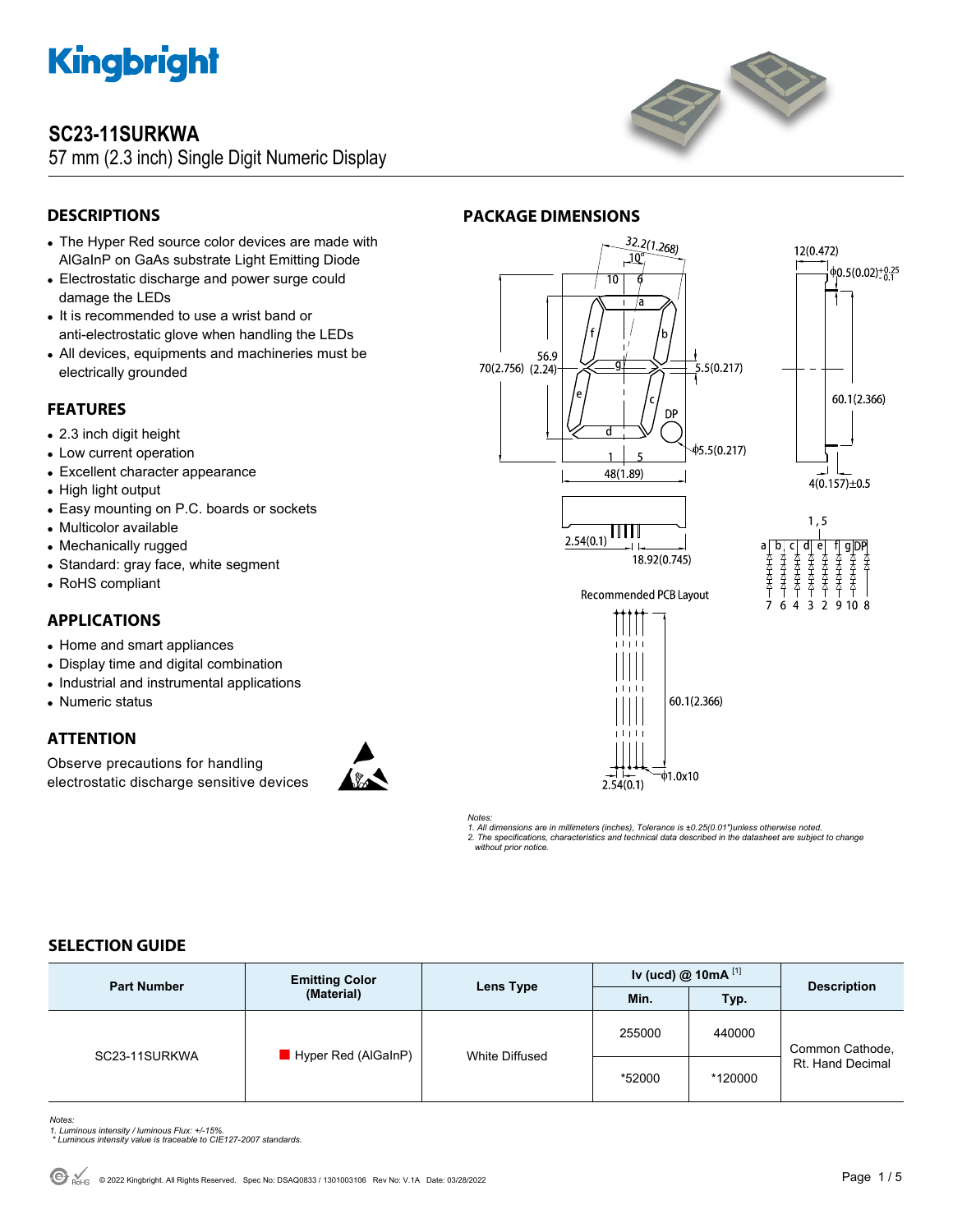#### **ELECTRICAL / OPTICAL CHARACTERISTICS at T<sub>A</sub>=25°C**

|                                                                             | Symbol                     | <b>Emitting Color</b> | Value                    |                          |             |
|-----------------------------------------------------------------------------|----------------------------|-----------------------|--------------------------|--------------------------|-------------|
| <b>Parameter</b>                                                            |                            |                       | Typ.                     | Max.                     | <b>Unit</b> |
| Wavelength at Peak Emission $I_F$ = 10mA                                    | $\Lambda_{\rm peak}$       | Hyper Red             | 645                      | $\overline{\phantom{a}}$ | nm          |
| Dominant Wavelength $I_F = 10mA$                                            | $\lambda_{\text{dom}}$ [1] | Hyper Red             | 630                      | $\overline{a}$           | nm          |
| Spectral Bandwidth at 50% Φ REL MAX<br>$I_F = 10mA$                         | Δλ                         | Hyper Red             | 28                       | $\overline{\phantom{a}}$ | nm          |
| Capacitance                                                                 | C                          | Hyper Red             | 35                       | $\overline{\phantom{a}}$ | pF          |
| Forward Voltage $I_F$ = 10mA (Segment)<br>Forward Voltage $I_F$ = 10mA (DP) | $V_F$ <sup>[2]</sup>       | Hyper Red             | 74<br>3.7                | 9.4<br>4.7               | $\vee$      |
| Reverse Current ( $V_R$ = 5V) (Per chip)                                    | $I_R$                      | Hyper Red             | $\overline{\phantom{a}}$ | 10                       | μA          |

*Notes:* 

1. The dominant wavelength (λd) above is the setup value of the sorting machine. (Tolerance λd : ±1nm. )<br>2. Forward voltage: ±0.1V.<br>3. Wavelength value is traceable to CIE127-2007 standards.<br>4. Excess driving current and

#### **ABSOLUTE MAXIMUM RATINGS at T<sub>A</sub>=25°C**

| <b>Parameter</b>                                            | Symbol                  | Value                 | <b>Unit</b> |
|-------------------------------------------------------------|-------------------------|-----------------------|-------------|
| Power Dissipation (Per chip)                                | $P_D$                   | 75                    | mW          |
| Reverse Voltage (Per chip)                                  | $V_R$                   | 5                     | $\vee$      |
| Junction Temperature                                        | $T_j$                   | 115                   | $^{\circ}C$ |
| <b>Operating Temperature</b>                                | $T_{op}$                | $-40$ to $+85$        | $^{\circ}C$ |
| Storage Temperature                                         | $T_{\text{stg}}$        | $-40$ to $+85$        | $^{\circ}C$ |
| DC Forward Current (Segment)<br>DC Forward Current (DP)     | IF.                     | 30<br>30              | mA          |
| Peak Forward Current (Segment)<br>Peak Forward Current (DP) | $I_{FM}$ <sup>[1]</sup> | 185<br>185            | mA          |
| Electrostatic Discharge Threshold (HBM)                     |                         | 3000                  | $\vee$      |
| Lead Solder Temperature <sup>[2]</sup>                      |                         | 260°C For 3-5 Seconds |             |

Notes:<br>1. 1/10 Duty Cycle, 0.1ms Pulse Width.<br>2. 2mm below package base.<br>3. Relative humidity levels maintained between 40% and 60% in production area are recommended to avoid the build-up of static electricity – Ref JEDEC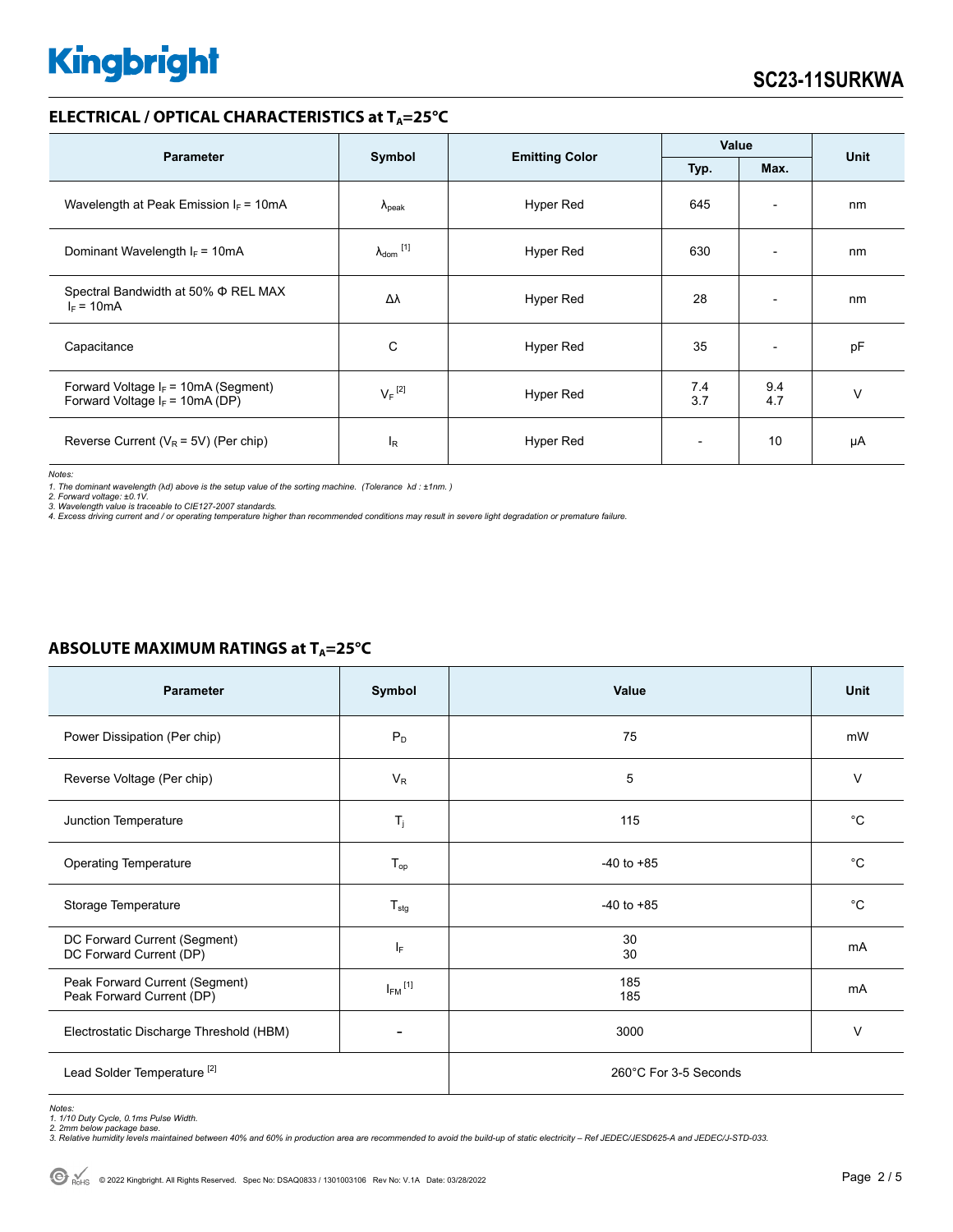#### **TECHNICAL DATA**





#### **HYPER RED (SEGMENT)**



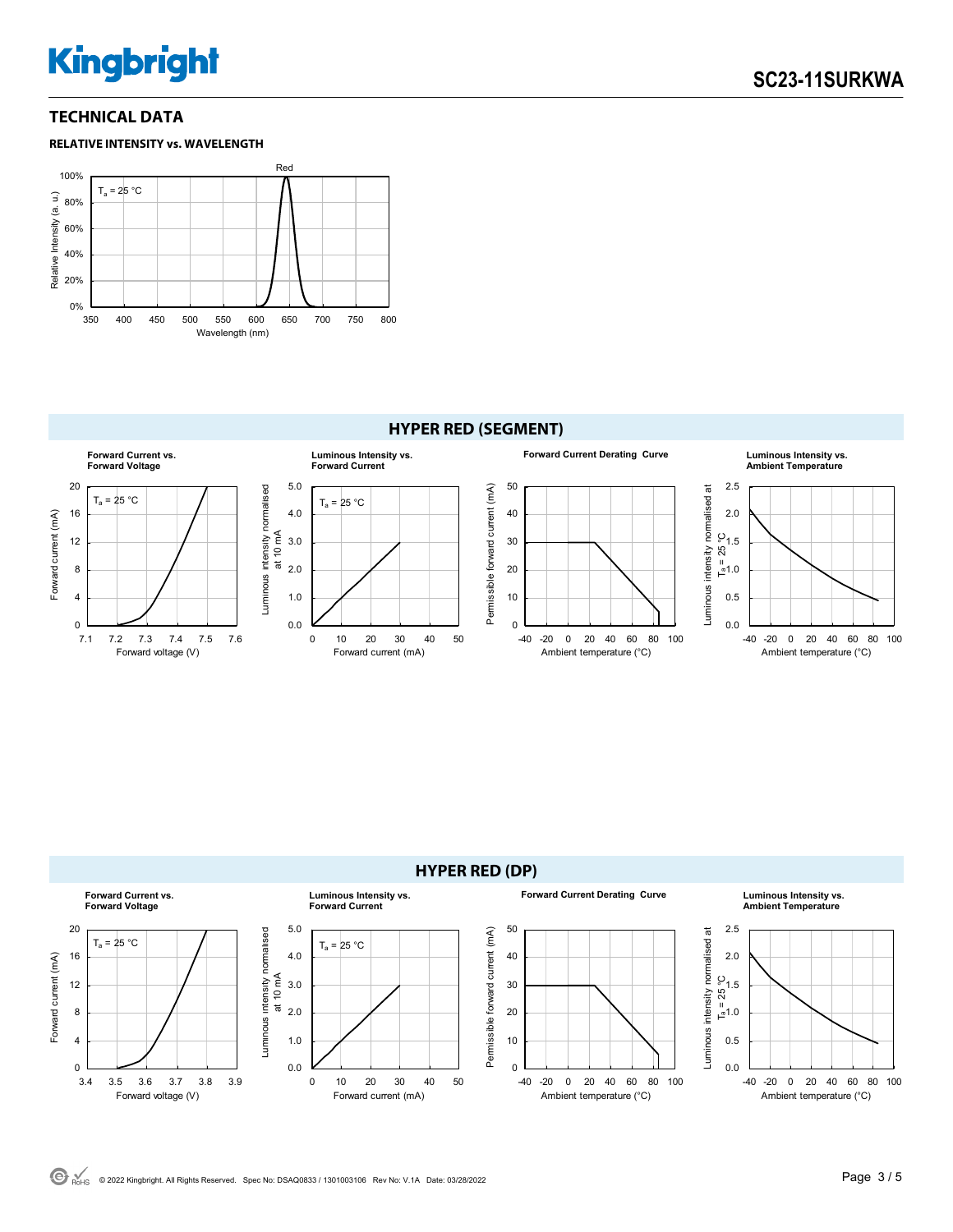#### RECOMMENDED WAVE SOLDERING PROFILE **Soldering General Notes Soldering General Notes**



*Notes:* 

*1. Recommend pre-heat temperature of 105°C or less (as measured with a thermocouple attached to the LED pins) prior to immersion in the solder wave with a maximum solder bath temperature of 260°C* 

- *2. Peak wave soldering temperature between 245°C ~ 255°Cfor 3 sec (5 sec max). 3. Do not apply stress to the epoxy resin while the temperature is above 85°C.*
- *4. Fixtures should not incur stress on the component when mounting and during soldering process.*
- *5. SAC 305 solder alloy is recommended.*
- *6. No more than one wave soldering pass. 7. During wave soldering, the PCB top-surface temperature should be kept below 105°C.*

#### **PACKING & LABEL SPECIFICATIONS**



- 1. Through-hole displays are incompatible with reflow soldering.
- 2. If components will undergo multiple soldering processes, or other processes where the components may be subjected to intense heat, please check with Kingbright for compatibility.

#### **CLEANING**

- 1. Mild "no-clean" fluxes are recommended for use in soldering.
- 2. If cleaning is required, Kingbright recommends to wash components with water only. Do not use harsh organic solvents for cleaning because they may damage the plastic parts .
- 3. The cleaning process should take place at room temperature and the devices should not be washed for more than one minute.
- 4. When water is used in the cleaning process, Immediately remove excess moisture from the component with forced-air drying afterwards.



1. Do not bend the component leads by hand without proper tools. The leads should be bent by clinching the upper part of the lead firmly such that the bending force is not exerted on the plastic body.



**Installation** 

- 1. The installation process should not apply stress to the lead terminals.
- 2. When inserting for assembly, ensure the terminal pitch matches the substrate board's hole pitch to prevent spreading or pinching the lead terminals. *(Fig.1)*
- 3. The component shall be placed at least 5mm from edge of PCB to avoid damage caused excessive heat during wave soldering.*(Fig.2)*







Recommended

 $(Fig.2)$